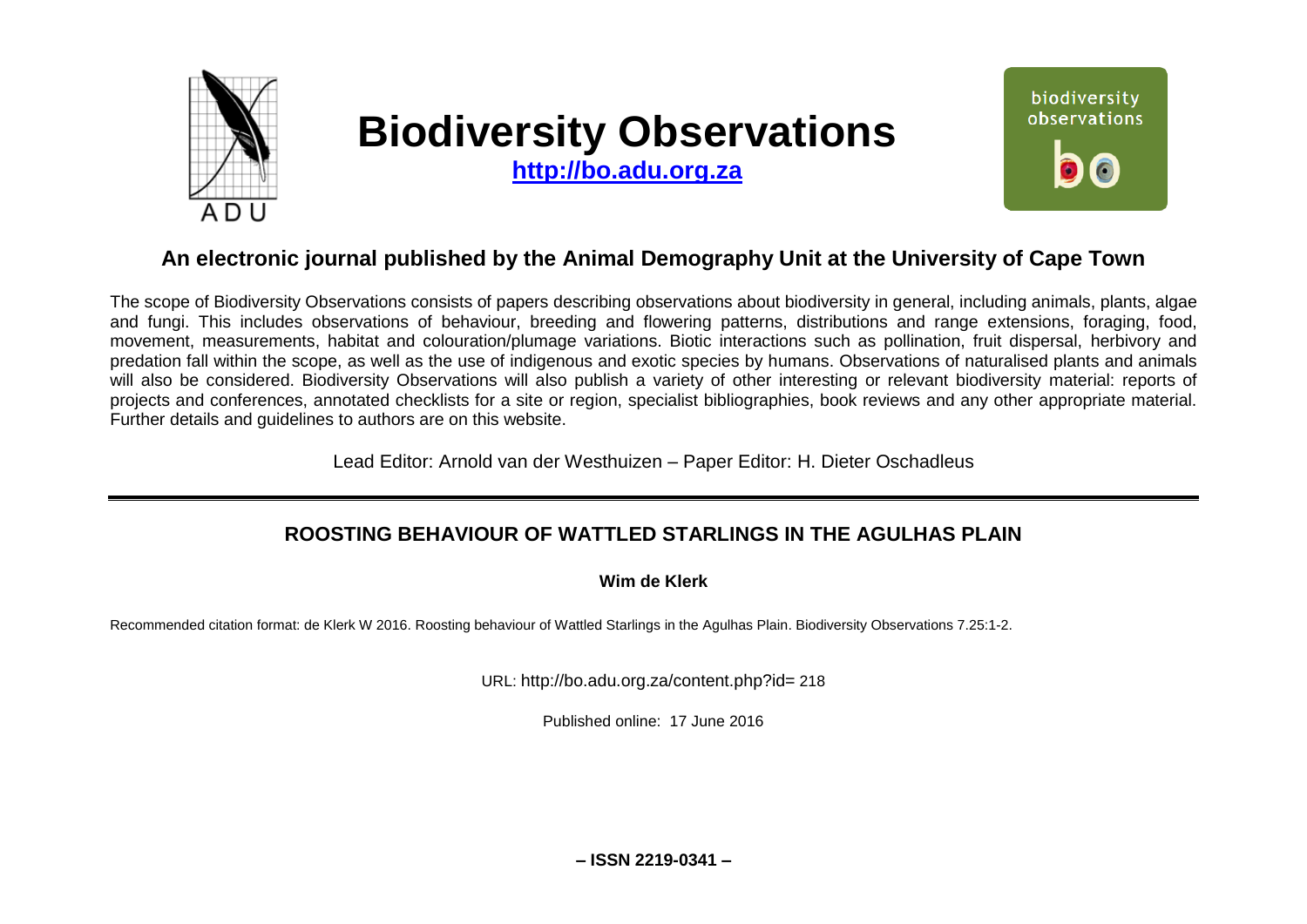

#### **BIRD OBSERVATION**

### **ROOSTING BEHAVIOUR OF WATTLED STARLINGS IN THE AGULHAS PLAIN**

*Wim de Klerk*

\*Corresponding author: doc@medismedical.com

Wattled Starling *Creatophora cinerea* behaviour is similar to many other starling species and they prefer communal roosting (Sontag 1990). For the past 6 years I have been recording the birds of the Agulhas Plain and rarely observed Wattled Starlings. On these occasions they were often in the company of either Common Starlings *Sturnus vulgaris* or Pied Starlings *Spreo bicolor* and rarely numbered more than 10. A particular area in the Agulhas National Park near Soutbos is especially productive for ticking this species.

During the first week of April 2016, I was returning home at dusk and near Soutbos I observed birds resembling Red-billed Queleas *Quelea quelea* because of the flight patterns of a massive swarm of birds. I stopped about 50 meters from the single tree (about 3m height) and bushes (about 1.5-2m) and watched the swirling mass of birds. Some of the birds sat in the tree for short moments while the rest were chasing and swirling with sudden directional changes (as queleas do). I estimated about 800 although this would be highly inaccurate due to the short time and the darkness. I grabbed my binoculars and realized from those sitting for short periods that they were all Wattled Starlings, even though I particularly looked for Pied and Common Starlings. It seemed to be a homogenous swarm of Wattled Starlings. Apart from the impressive diving and swirling activities of the birds, they were extremely noisy, calling with their chittering "shweee-shweee".

I realized that this was something special for the area and went back to my car to grab my camera. The noisy swirling mass continued. It was now very dark and I realized that I would have to set my camera ISO to 1000 plus. I looked down for a few seconds to set my ISO and then **within a second the noise disappeared and everything went dead quiet**. I looked up and there was nothing! Not one of the hundreds I observed seconds ago. My wife was watching the spectacle from the car, eves fixed on it. It happened so quickly that she did not have a clue where they went! And she was watching them! It was eerie! I walked towards the bush (about 2m x 10m in size) under the single tree, but not a sound. Nothing. I threw a stone into the bush hoping to scare them, but nothing. I now began to question my eyesight. It was open around the bush and tree, they could not have flown off, as I would have seen them!

I got into the car, puzzled by what just happened, but then it dawned on me. This could very well be normal Wattled Starling behaviour:

There is safety in numbers. By day they feed in small groups and form a small target for predators. At dusk (when diurnal predators cannot see that well) they gather near their roosting site in large numbers. Then they dive into a bush, going dead quiet in an instant. The predator will think the birds have left the area. Even when the predator makes a noise and tries to flush them, they stay dead quiet. The predator then comes to the conclusion that it must have made a mistake, the prey must have left! The predator leaves mystified!

This is the only conclusion I could come to and hope that this interesting record will be investigated and confirmed by others.

#### **References**

Sontag WA 1990. Species, class and individual characteristics of African Wattled Starling *Creatophora cinerea*, Bonner Zoologische Beiträge 41(3-4):163-169.